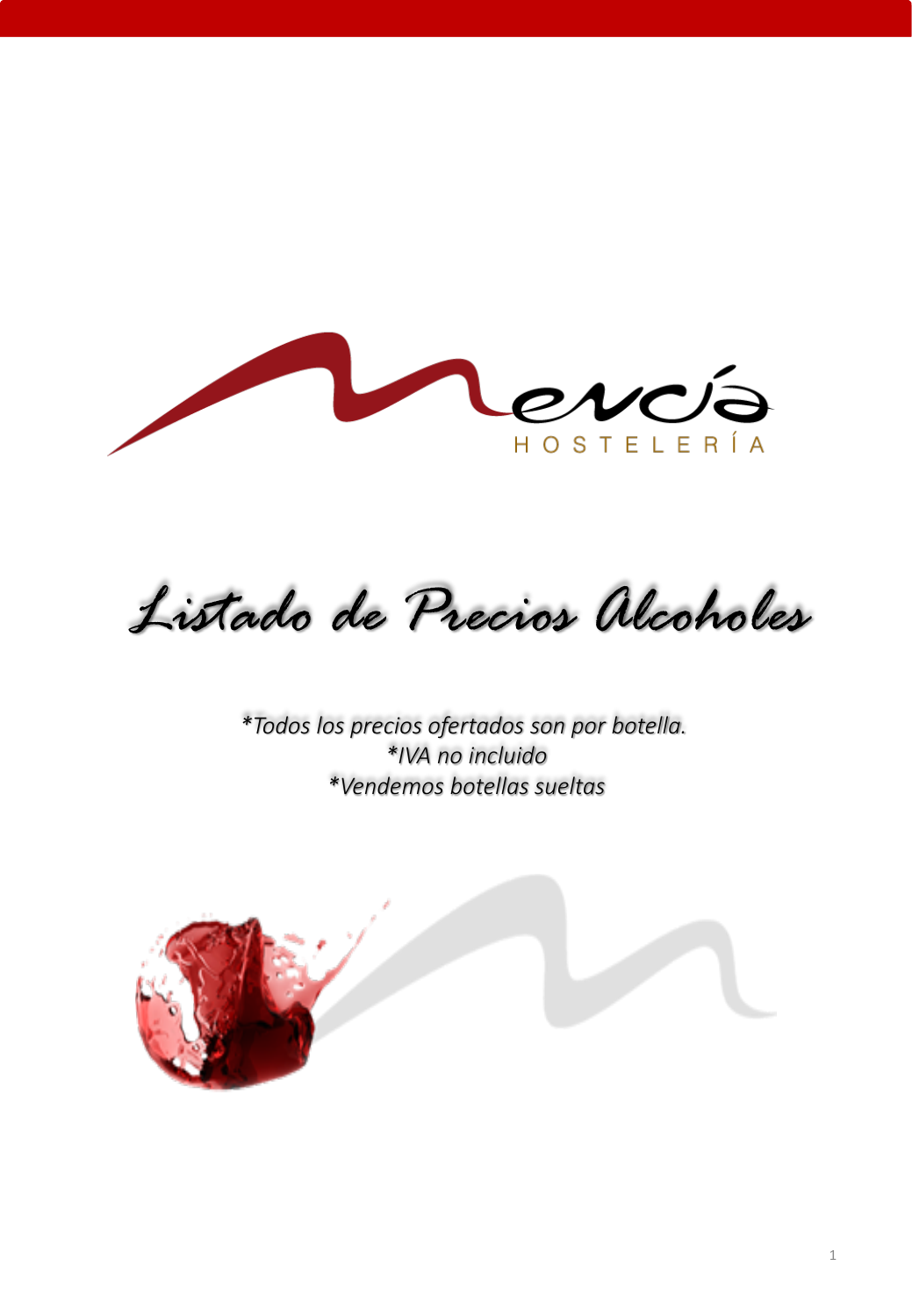

# <u>ÍNDICE</u>

| TEQWLA |
|--------|
|        |
|        |
|        |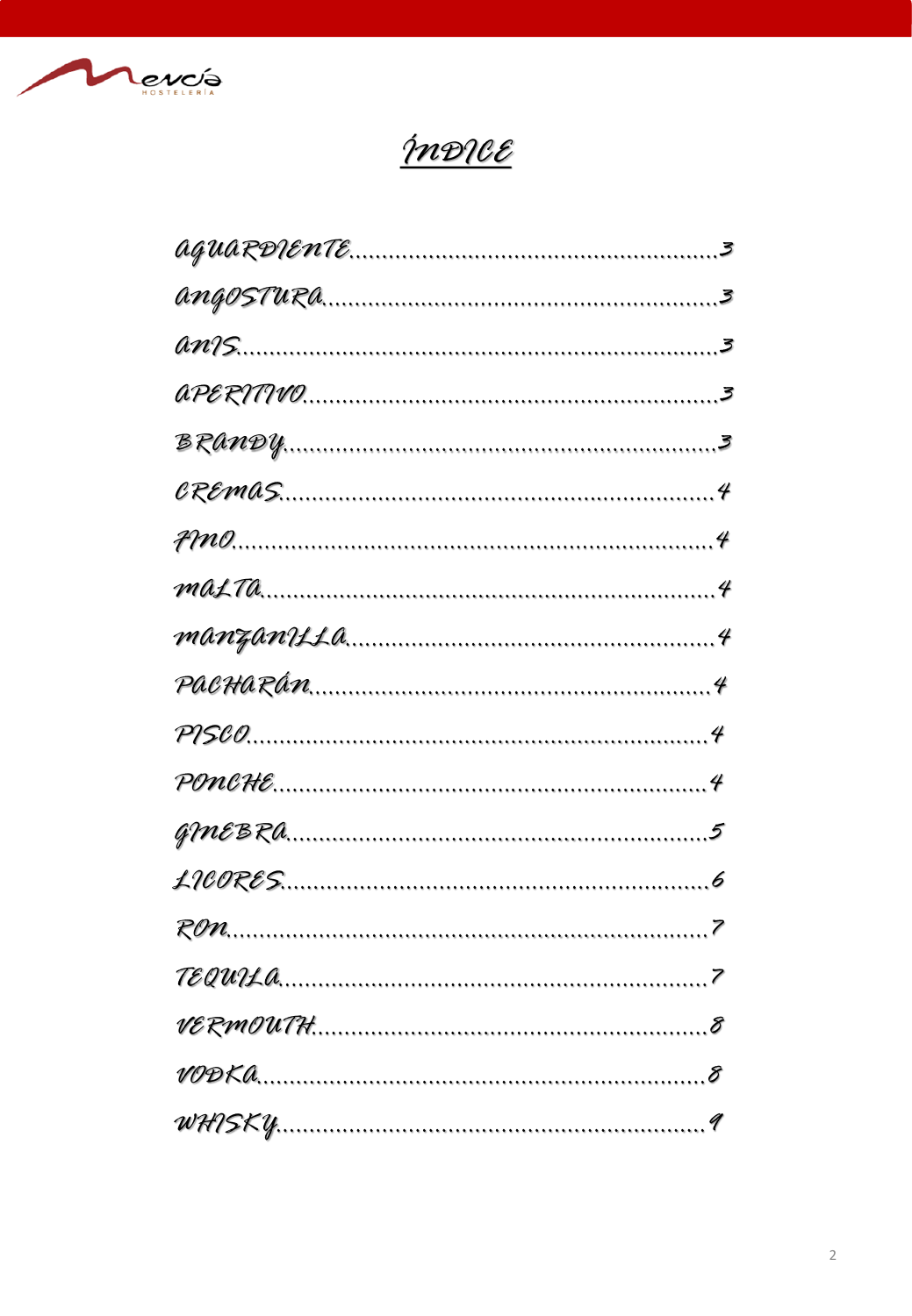

## *Aguardientes*

| <b>DESCRIPCIÓN</b>                     | <b>PRECIO UN.</b> | <b>UD. VENTA</b> |
|----------------------------------------|-------------------|------------------|
| AGUARDIENTE CACHAZA 51 1L              | 10,44€            | UN               |
| AGUARDIENTE ORUJO 37,5º COGALI 3L      | 19,69€            | UN               |
| AGUARDIENTE ORUJO 40º LEDICIA 70CL     | 5,48€             | UN               |
| AGUARDIENTE ORUJO AGUARDENTEIRO 1L     | 11,73€            | <b>UN</b>        |
| AGUARDIENTE ORUJO DOS CRUCEIROS 1,5L   | 13,36€            | UN               |
| AGUARDIENTE ORUJO MIEL TRAMPERO 70 CL. | 10,46€            | UN               |
| AGUARDIENTE ORUJO RUAVIEJA 70CL.       | 10,31€            | UN               |

# *Angostura*

| <b>DESCRIPCIÓN</b> | <b>PRECIO UN.</b>       | <b>UD. VENTA</b> |
|--------------------|-------------------------|------------------|
| ANGOSTURA          | Q 83 £<br><u>ງ,ບປ ປ</u> | UN               |

### *Anís*

| <b>DESCRIPCIÓN</b>    | <b>PRECIO UN.</b> | <b>UD. VENTA</b> |
|-----------------------|-------------------|------------------|
| ANIS ASTURIANA 1L     | 8,69€             | JN               |
| ANIS MARIE BRIZARD 1L | 7,44€             | JN               |

*Aperitivo*

| <b>DESCRIPCION</b>             | <b>PRECIO UN.</b> | <b>LUD. VENTA</b> |
|--------------------------------|-------------------|-------------------|
| APERITIVO APEROL NARANJA 70 CL | 8,58€             | UN                |

*Brandy*

| <b>DESCRIPCIÓN</b>                | <b>PRECIO UN.</b> | <b>UD. VENTA</b> |
|-----------------------------------|-------------------|------------------|
| BRANDY 103 70CL                   | $6,11 \in$        | <b>UN</b>        |
| BRANDY CARDENAL MENDOZA 70CL      | 18,38€            | UN               |
| <b>BRANDY CARLOS I 70CL</b>       | 17,24€            | <b>UN</b>        |
| <b>BRANDY CARLOS III 70CL</b>     | 8,61€             | <b>UN</b>        |
| <b>BRANDY DUQUE DE ALBA 70CL</b>  | 20,25€            | UN               |
| <b>BRANDY FELIPE II 1L</b>        | 7,24€             | <b>UN</b>        |
| BRANDY LARIOS 1866 70CL           | 32,74€            | <b>UN</b>        |
| <b>BRANDY LEPANTO 70CL</b>        | 16,86€            | <b>UN</b>        |
| <b>BRANDY MAGNO 70CL</b>          | 8,50€             | UN               |
| BRANDY RESERVA 30º GALILEO 1L     | 5,38€             | UN               |
| <b>BRANDY SOBERANO 1L</b>         | 7,79€             | UN               |
| <b>BRANDY TERRY 1900 70 CL</b>    | 9,50€             | UN               |
| <b>BRANDY TERRY CENTENARIO 1L</b> | 8,11€             | <b>UN</b>        |
| BRANDY TORRES 10 AÑOS 70CL        | 9,86€             | <b>UN</b>        |
| BRANDY TORRES 5 AÑOS 70CL         | 8,00€             | <b>UN</b>        |
| <b>BRANDY VETERANO 1L</b>         | 7,44€             | <b>UN</b>        |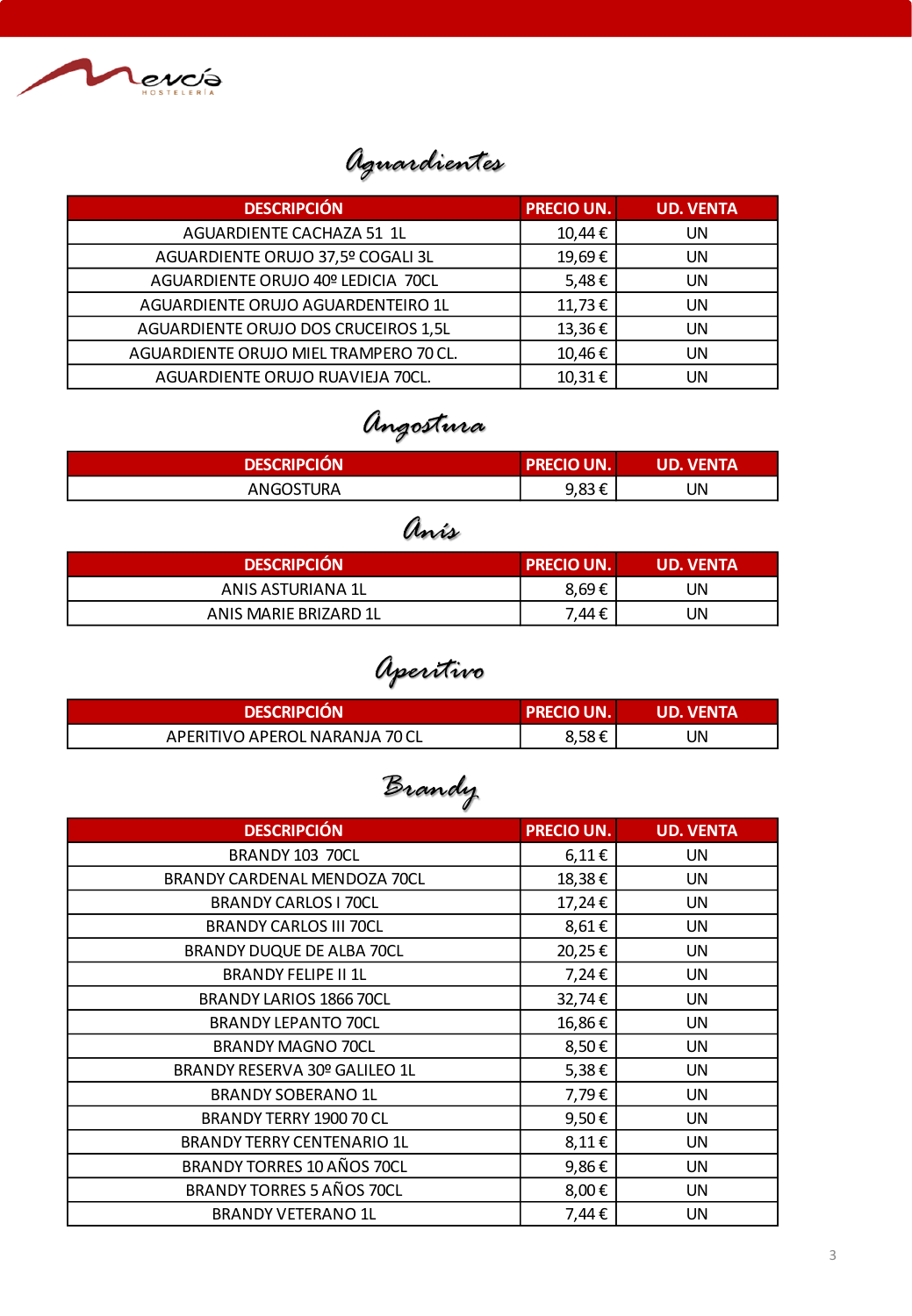

#### *Cremas*

| <b>DESCRIPCIÓN</b>               | <b>PRECIO UN.</b> | <b>UD. VENTA</b> |
|----------------------------------|-------------------|------------------|
| CREMA DE LICOR 15º COGALI 3L     | $13,85 \in$       | UN.              |
| CREMA DE LICOR 15º LEDICIA 70CL  | 4,06€             | UN.              |
| CREMA DE ORUJO AGUARDENTEIRO 1L  | 11,20€            | UN               |
| CREMA DE ORUJO RUAVIEJA 70 CL.   | 9,88€             | UN.              |
| <b>CREMA IRISH GREENERS 70CL</b> | 4,31€             | UN               |

## *Fino*

| <b>DESCRIPCIÓN</b> | <b>PRECIO UN.</b> | <b>UD. VENTA</b> |
|--------------------|-------------------|------------------|
| FINO LA INA 75 CL. | 513f<br>ت ز∟,ر    | UN               |

#### *Malta*

| <b>DESCRIPCION</b>                   | <b>LPRECIO UN.</b> | <b>TUD. VENTA</b> |
|--------------------------------------|--------------------|-------------------|
| MALTA LAGAVULIN RESERVA 16 AÑOS 70CL | 59,38€             | JN                |

# *Manzanilla*

| <b>DESCRIPCIÓN</b>              | <b>PRECIO UN.</b> | <b>UD. VENTA</b> |
|---------------------------------|-------------------|------------------|
| MANZANILLA LA GUITA 75 CL. C*12 | 4,61€             | UN               |

#### *Pacharán*

| <b>DESCRIPCIÓN</b>        | <b>PRECIO UN.</b> | <b>UD. VENTA</b> |
|---------------------------|-------------------|------------------|
| PACHARAN BAINES LT.       | 13,58€            | UN               |
| PACHARAN IRATXO FRASCA 1L | 7.94€             | UN               |
| PACHARAN RUAVIEJA 70CL    | 6,86€             | UN               |
| PACHARAN ZOCO LT          | 9.11 $\epsilon$   | UN               |

#### *Pisco*

| <b>DESCRIPCION</b>                | <b>PRECIO UN.</b> | <b>UD. VENTA</b> |
|-----------------------------------|-------------------|------------------|
| PISCO DEMONIO DE LOS ANDES 70 CL. | 15,63€            | JN               |

#### *Ponche*

| <b>DESCRIPCION</b> '         | <b>PRECIO UN.</b> | UD. VENTA |
|------------------------------|-------------------|-----------|
| PONCHE CABALLERO 70CL*6 UDS. | Q 72 F            | JN        |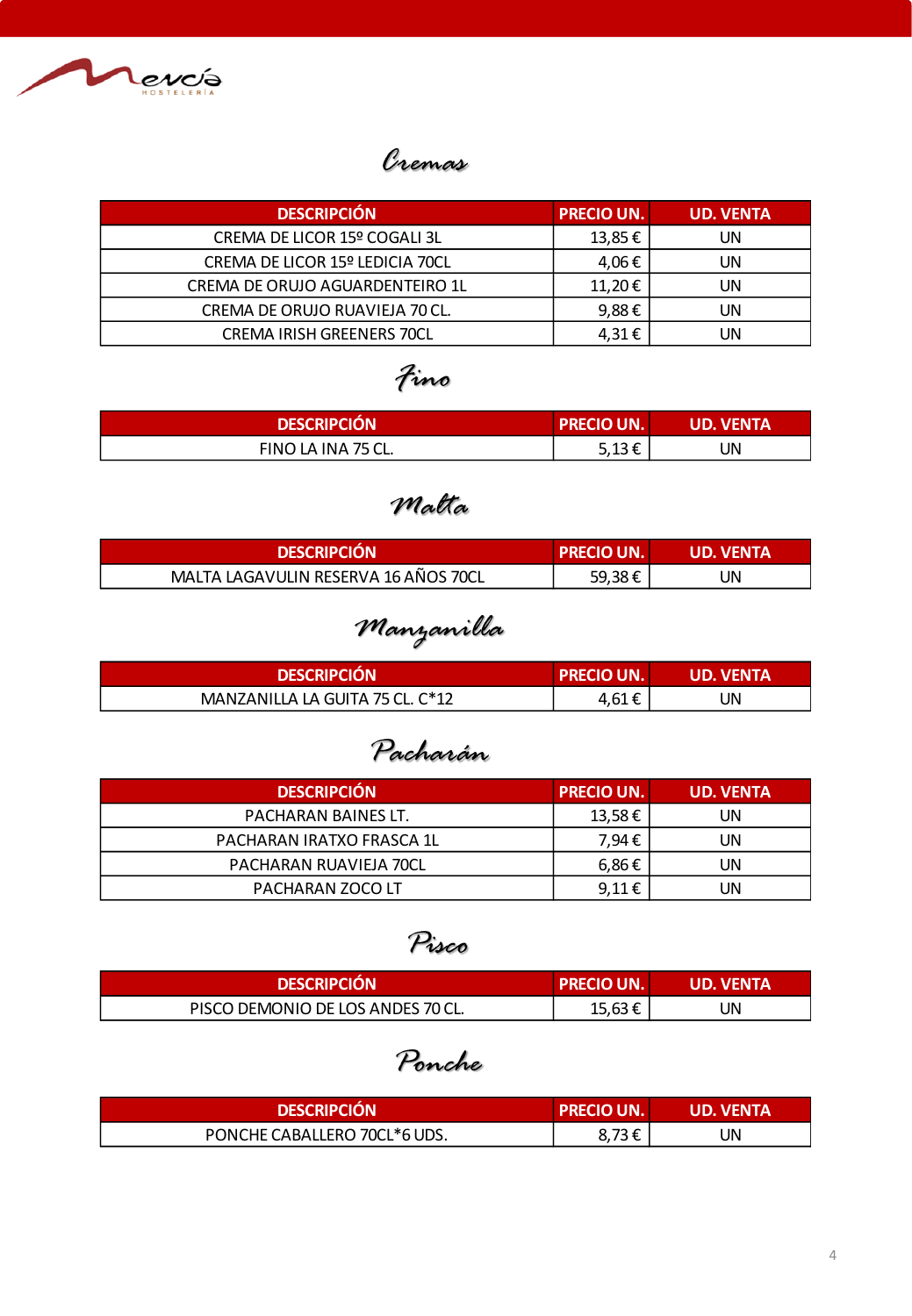

*Ginebra*

| <b>DESCRIPCIÓN</b>                | <b>PRECIO UN.</b> | <b>UD. VENTA</b> |
|-----------------------------------|-------------------|------------------|
| GIN BEEFEATER "24" 70CL           | 18,24€            | <b>UN</b>        |
| GIN BEEFEATER 70CL (C* 6 UDS)     | 11,90€            | <b>UN</b>        |
| <b>GIN BOMBAY 70CL</b>            | 8,73€             | <b>UN</b>        |
| <b>GIN BOMBAY SAPPHIRE 70CL</b>   | 15,49€            | <b>UN</b>        |
| <b>GIN BRECON 70CL</b>            | 12,63€            | <b>UN</b>        |
| <b>GIN BROCKMANS 70CL</b>         | 21,23€            | <b>UN</b>        |
| GIN BULLDOG 70CL                  | 15,49€            | <b>UN</b>        |
| <b>GIN CITADELLE 44 70CL</b>      | 17,48€            | <b>UN</b>        |
| <b>GIN GERANIUM 70CL</b>          | 23,61€            | <b>UN</b>        |
| <b>GIN GORDONS 70CL</b>           | 7,99€             | <b>UN</b>        |
| <b>GIN G-VINE FLORAISON 70CL</b>  | 26,61€            | <b>UN</b>        |
| GIN G-VINE NOUAISON 70 CL         | 30,63€            | <b>UN</b>        |
| <b>GIN HENDRICKS 70CL</b>         | 23,61€            | <b>UN</b>        |
| GIN LARIOS 12 70CL                | 11,23€            | <b>UN</b>        |
| GIN LARIOS IRRELLENABLE 1 LT.     | 9,50€             | <b>UN</b>        |
| GIN LONDON Nº 3 70CL              | 24,11€            | <b>UN</b>        |
| GIN LONDON Nº1 ORIGINAL BLUE 70CL | 24,94€            | <b>UN</b>        |
| <b>GIN MARTIN MILLERS 70CL</b>    | 18,49€            | <b>UN</b>        |
| GIN MASTERS LONDON 70 CL          | 10,49€            | <b>UN</b>        |
| GIN MG 70CL                       | 10,00€            | UN               |
| GIN MOMBASA 70CL.                 | 14,36€            | <b>UN</b>        |
| GIN MOMBASA STRAWBERRY 70CL.      | 17,36€            | <b>UN</b>        |
| GIN NORDES 70 CL                  | 16,86€            | <b>UN</b>        |
| GIN PINK 4770CL                   | 12,75€            | <b>UN</b>        |
| GIN PLYMOUTH STD 70CL             | 15,81€            | <b>UN</b>        |
| <b>GIN PUERTO INDIAS 70CL</b>     | 12,31€            | <b>UN</b>        |
| GIN PUERTO INDIAS FRESA 70CL      | 12,48€            | UN               |
| <b>GIN SAFFRON 70CL</b>           | 14,86€            | <b>UN</b>        |
| <b>GIN SEAGRAMS 70CL</b>          | 13,31€            | <b>UN</b>        |
| <b>GIN TANQUERAY 70CL</b>         | 11,50€            | <b>UN</b>        |
| GIN TANQUERAY RANGPUR 70 CL.      | 19,06€            | <b>UN</b>        |
| <b>GIN TANQUERAY TEN 70CL</b>     | 19,75€            | <b>UN</b>        |
| GINEBRA 30º WHITE FIRE 1L         | 5,69€             | <b>UN</b>        |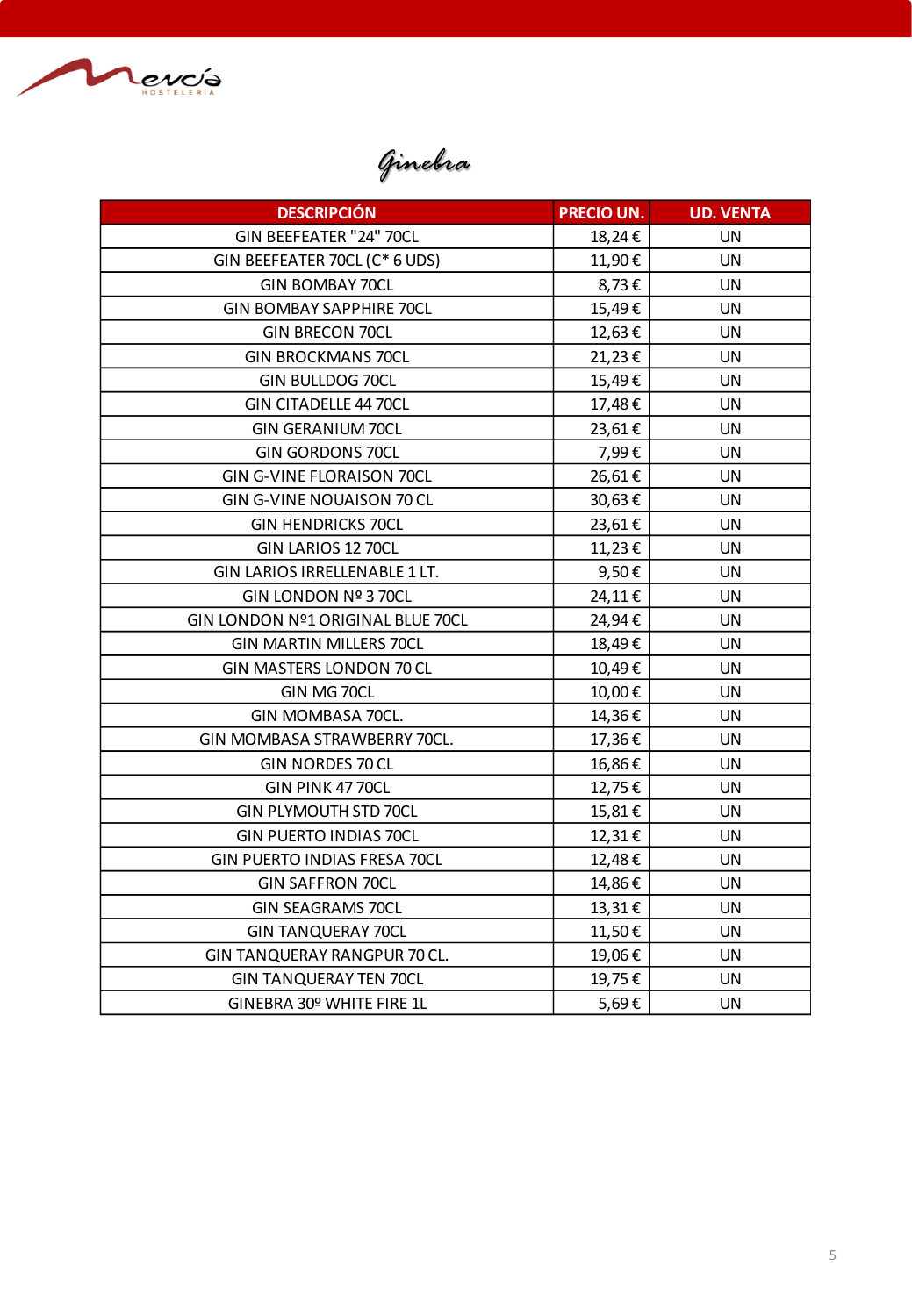

#### *Licores*

| <b>DESCRIPCIÓN</b>                      | <b>PRECIO UN.</b> | <b>UD. VENTA</b> |
|-----------------------------------------|-------------------|------------------|
| LICOR 43 IRRELLENABLE 1L                | 14,81€            | <b>UN</b>        |
| LICOR AMARETTO DISARONO 70 CL.          | 11,44€            | <b>UN</b>        |
| LICOR AVELLANA ENSEÑA 70 CL.            | 2,81€             | <b>UN</b>        |
| <b>LICOR BAILEYS 1L</b>                 | 13,29€            | <b>UN</b>        |
| LICOR BAILEYS 70CL                      | 9,94€             | <b>UN</b>        |
| LICOR BAILEYS STRAWBERRIES & CREA 70 CL | 16,49€            | <b>UN</b>        |
| LICOR BENEDICTINE 70CL                  | 17,44€            | <b>UN</b>        |
| LICOR COINTREAU 70CL                    | 14,06€            | <b>UN</b>        |
| LICOR DE CAFE 30º LEDICIA 70CL          | 4,85€             | <b>UN</b>        |
| LICOR DE CAFE AGUARDENTEIRO 70CL.       | 8,22€             | <b>UN</b>        |
| LICOR DE CAFE CASADERRIBA 3L            | 15,81€            | <b>UN</b>        |
| LICOR DE CAFE RUAVIEJA 70CL.            | 8,99€             | <b>UN</b>        |
| LICOR DE CASSIS 70 CL.                  | 7,63€             | UN               |
| LICOR DE GUINDAS LOS SERRANO 1 LT.      | 9,64€             | UN               |
| LICOR DE HIERBAS 25º COGALI 3L          | 14,38€            | <b>UN</b>        |
| LICOR DE HIERBAS 30º LEDICIA 70CL       | 4,56€             | <b>UN</b>        |
| LICOR DE HIERBAS AGUARDENTEIRO 1LT.     | 10,01€            | <b>UN</b>        |
| LICOR DE HIERBAS RUAVIEJA 70CL.         | 7,06€             | <b>UN</b>        |
| LICOR DE MIEL AGUARDENTEIRO 70CL.       | 10,54€            | <b>UN</b>        |
| LICOR DRAMBUIE 70CL                     | 16,24€            | UN               |
| LICOR FRANGELICO 70CL                   | 9,06€             | <b>UN</b>        |
| LICOR GRAND MARNIER ROJO 70CL           | 16,61€            | <b>UN</b>        |
| LICOR JAGERMEISTER 70CL                 | 10,74€            | <b>UN</b>        |
| LICOR KAHLUA 70CL                       | 11,90€            | <b>UN</b>        |
| LICOR MALIBU 70CL                       | 9,04€             | <b>UN</b>        |
| LICOR MANZANA LARIOS 70 CL.             | $5,13 \in$        | UN               |
| LICOR MANZANA VERDE 18º BV LAND 70CL    | 4,57€             | <b>UN</b>        |
| LICOR MELOCOTON 18º BV LAND 70CL        | 4,57€             | <b>UN</b>        |
| LICOR MELOCOTON LARIOS 70 CL.           | 5,19€             | <b>UN</b>        |
| LICOR MIEL CARIOCA 70CL                 | $6,88 \in$        | <b>UN</b>        |
| LICOR MORA SABORES EXTREMEÑOS 70CL      | 4,94€             | <b>UN</b>        |
| LICOR ORUJO MIEL CARIOCA 3L             | 16,81€            | <b>UN</b>        |
| LICOR TIA MARIA 70CL                    | 14,38€            | <b>UN</b>        |
| LICOR TRIPLE SECO 2 CRUCEIROS 3LT.      | 17,90€            | UN               |
| LICOR TRIPLE SECO 30º CHARLY 1L         | 7,79€             | <b>UN</b>        |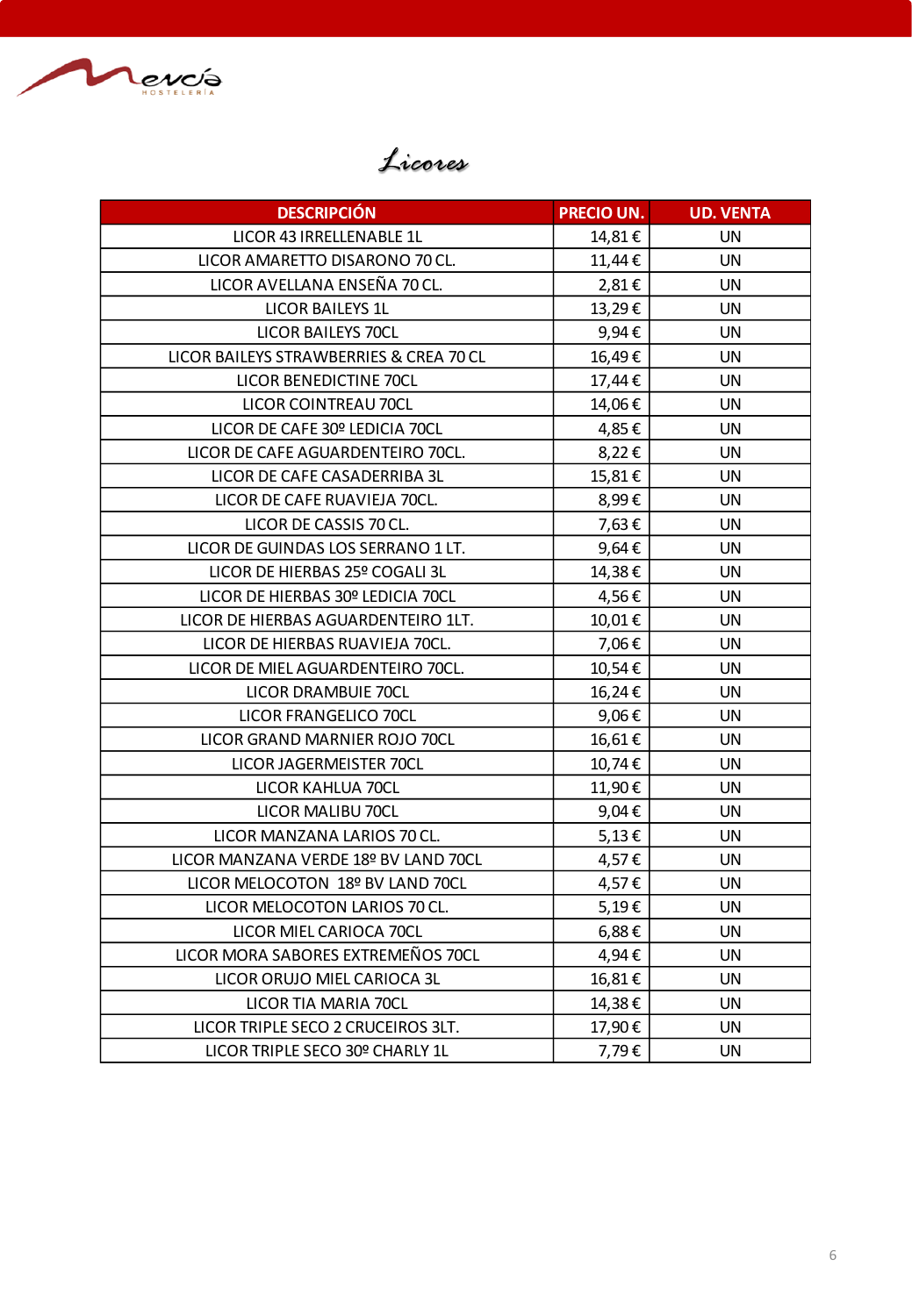

## *Ron*

| <b>DESCRIPCIÓN</b>                 | <b>PRECIO UN.</b> | <b>UD. VENTA</b> |
|------------------------------------|-------------------|------------------|
| RON AREUCAS ORO 5 AÑOS 70CL        | 9,05€             | <b>UN</b>        |
| RON BACARDI IRRELLENABLE LT        | 11,88€            | <b>UN</b>        |
| RON BACARDI LIMON 70CL             | 11,63€            | <b>UN</b>        |
| RON BARCELO AÑEJO 70CL             | 12,11€            | <b>UN</b>        |
| RON BARCELO IMPERIAL 70CL          | 24,36€            | <b>UN</b>        |
| RON BLANCO FERRI LT                | $6,24 \in$        | <b>UN</b>        |
| RON BRUGAL AÑEJO 70CL              | 10,74€            | <b>UN</b>        |
| RON BRUGAL SIGLO XV RVA 70CL       | 13,61€            | <b>UN</b>        |
| RON CACIQUE 500 70CL               | 17,11€            | <b>UN</b>        |
| RON CACIQUE 70CL                   | 10,36€            | <b>UN</b>        |
| RON CACIQUE ORIGEN 70CL            | 12,75€            | <b>UN</b>        |
| RON HAVANA 370CL                   | 10,49€            | <b>UN</b>        |
| RON HAVANA 5 AÑEJO ESPECIAL 70CL   | 10,19€            | <b>UN</b>        |
| RON HAVANA 770CL                   | 18,31€            | <b>UN</b>        |
| RON LEGENDARIO AÑEJO BLANCO 70 CL. | 10,36€            | <b>UN</b>        |
| RON LEGENDARIO ELIXIR 7 AÑOS 70CL  | 12,36€            | <b>UN</b>        |
| RON MATUSALEM 10 AÑOS 70CL         | 15,68€            | <b>UN</b>        |
| RON MATUSALEM 15 AÑOS 70CL         | 19,98€            | <b>UN</b>        |
| RON MATUSALEM 7 AÑOS 70CL          | 13,63€            | <b>UN</b>        |
| RON NEGRITA 70CL*6 UDS.            | 7,36€             | <b>UN</b>        |
| RON PAMPERO 70CL                   | 10,24€            | <b>UN</b>        |
| RON SANTA TERESA GRAN RESERVA 70CL | 10,54€            | <b>UN</b>        |
| RON SANTA TERESA SELECTO 70CL      | 15,81€            | <b>UN</b>        |
| RON SANTA TERESA SOLERA 1796 70CL  | 30,13€            | <b>UN</b>        |
| RON ZACAPA 23 AÑOS 70CL            | 44,63€            | <b>UN</b>        |

*Tequila*

| <b>DESCRIPCIÓN</b>                  | <b>PRECIO UN.</b> | <b>UD. VENTA</b> |
|-------------------------------------|-------------------|------------------|
| <b>TEQUILA CUERVO ESPECIAL 70CL</b> | 12,99€            | UN               |
| TEQUILA OLMECA CHOCOLATE 70CL       | 9,50€             | UN               |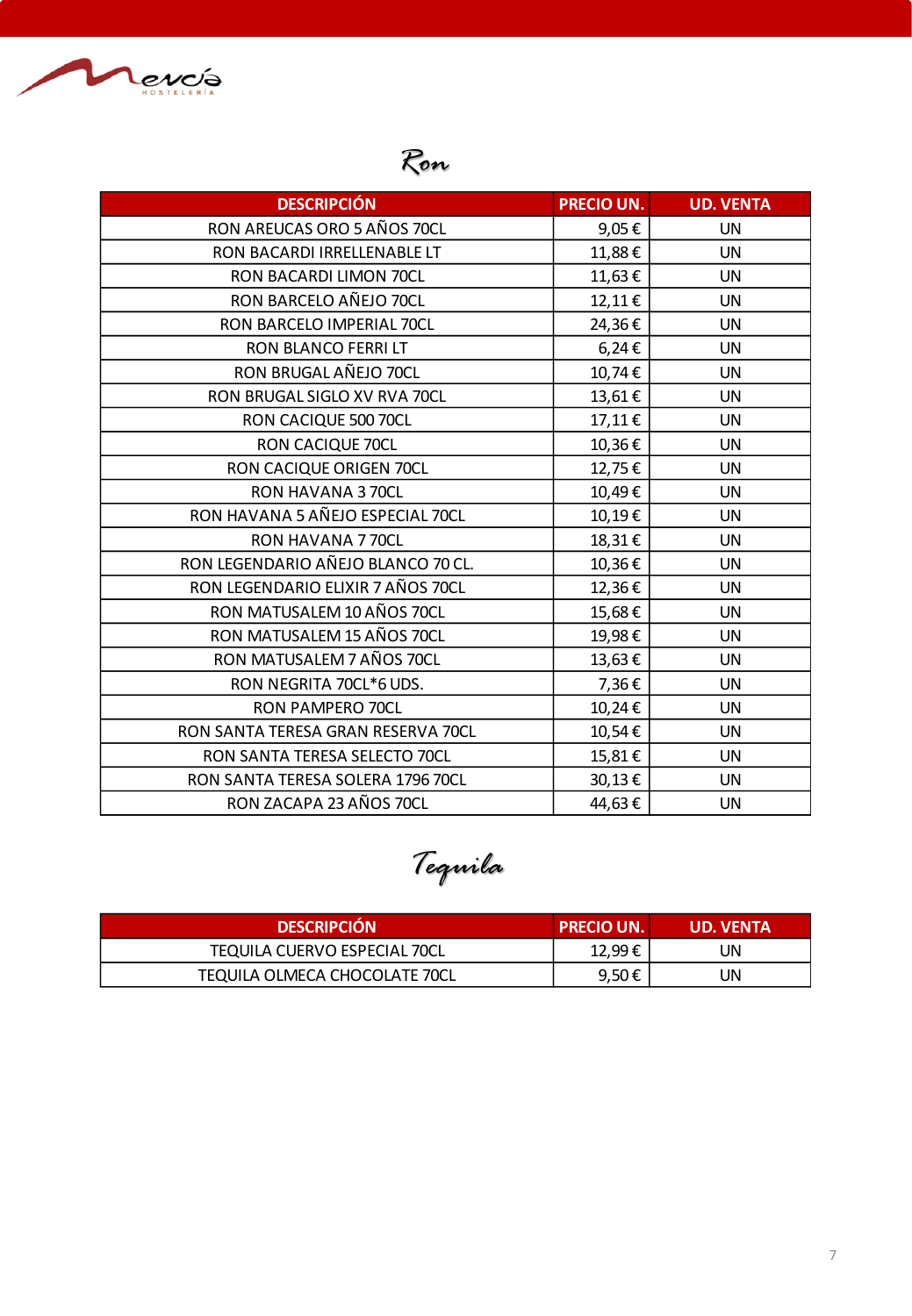

#### *Vermouth*

| <b>DESCRIPCIÓN</b>                       | <b>PRECIO UN.</b> | <b>UD. VENTA</b> |  |
|------------------------------------------|-------------------|------------------|--|
| VERMOUTH BITTER CAMPARI IRRELLENABLE LT. | 12,36€            | <b>UN</b>        |  |
| VERMOUTH BLANCO DULCE CARIOCA 1L         | 2,25€             | <b>UN</b>        |  |
| VERMOUTH MARTINI BLANCO LITRO IRREL. x6  | 5,88€             | UN               |  |
| VERMOUTH MARTINI GOLD (D&G) 75CL         | 8,81€             | <b>UN</b>        |  |
| VERMOUTH MARTINI ROJO LITRO IRREL. x6    | 5,88€             | <b>UN</b>        |  |
| <b>VERMOUTH PETRONI ROJO 1 LT</b>        | 8,61€             | <b>UN</b>        |  |
| <b>VERMOUTH ROJO CARIOCA 1L</b>          | 2,25€             | UN               |  |
| <b>VERMOUTH YZAGUIRRE BLANCO LT</b>      | 5,49€             | <b>UN</b>        |  |
| VERMOUTH YZAGUIRRE RESERVA LT.           | 8,36€             | <b>UN</b>        |  |
| VERMOUTH YZAGUIRRE ROJO LT.              | 5,25€             | <b>UN</b>        |  |
|                                          |                   |                  |  |

#### *Vodka*

| <b>DESCRIPCIÓN</b>               | <b>PRECIO UN.</b> | <b>UD. VENTA</b> |
|----------------------------------|-------------------|------------------|
| VODKA ABSOLUT 70CL C*12          | 10,43€            | <b>UN</b>        |
| VODKA BELVEDERE 70 CL            | 24,49€            | <b>UN</b>        |
| <b>VODKA ERISTOFF LT.</b>        | 8,98€             | <b>UN</b>        |
| <b>VODKA ERISTOFF NEGRA 70CL</b> | 8,04€             | <b>UN</b>        |
| <b>VODKA ERISTOFF ROJA 70CL</b>  | 8,74€             | <b>UN</b>        |
| VODKA MOSKOSKAYA 70CL            | 8,24€             | <b>UN</b>        |
| VODKA SKY 70 CL.                 | 9,99€             | <b>UN</b>        |
| VODKA SMIRNOFF 70 CL             | 7,50€             | <b>UN</b>        |
| <b>VODKA STOLICHNAYA 70CL</b>    | 8,73€             | <b>UN</b>        |
| VODKA TORKAY LT.                 | 7,18€             | <b>UN</b>        |
| VODKA WYBOROWA ESQUISITE 70CL    | 37,43€            | UN               |